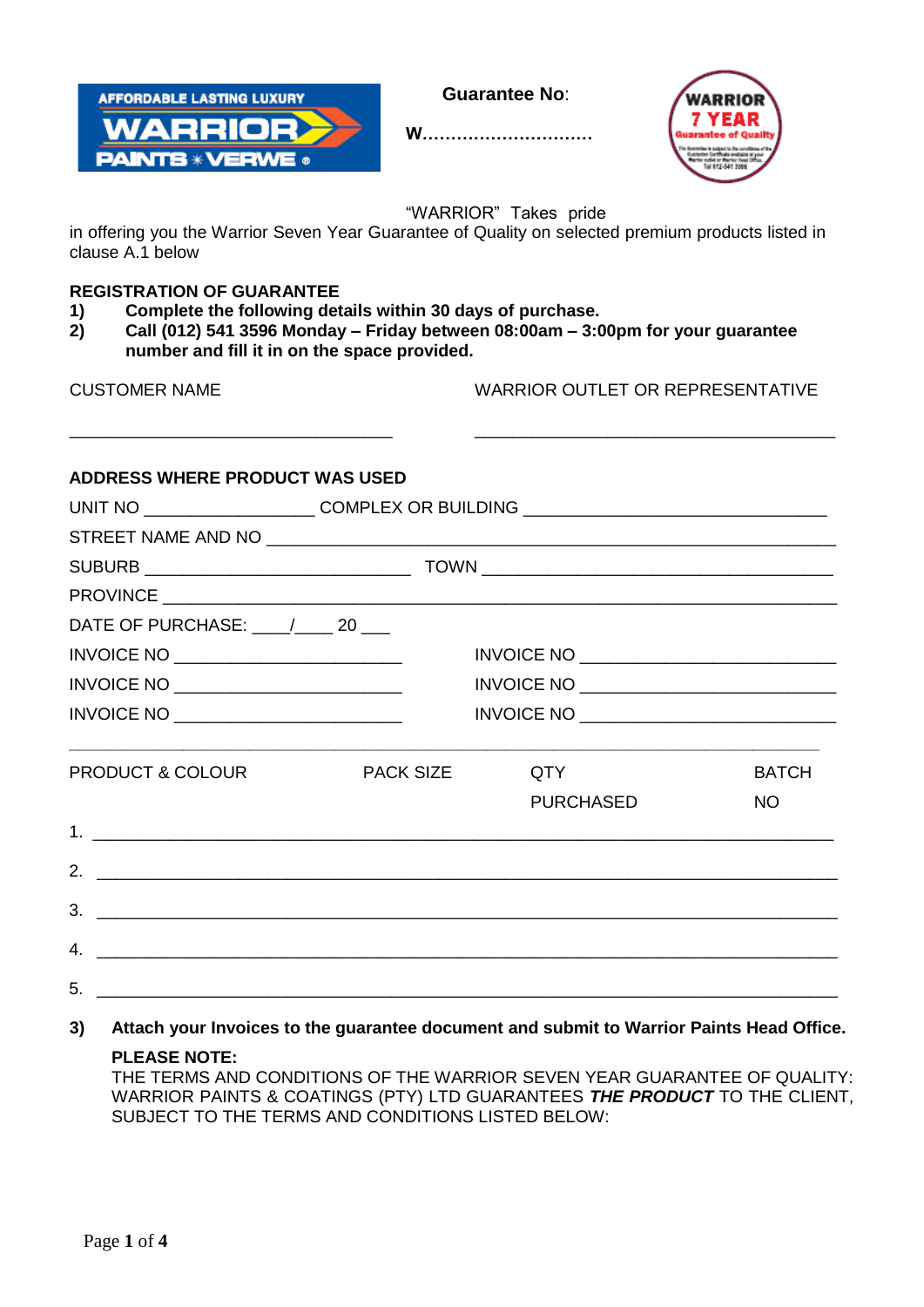## **A. THE GUARANTEE APPLIES WHEN:**

1. The Guarantee is limited to the following products:

1.1 WARRIOR SUPER ACRYLIC 1.2 FIRST CHOICE ROOF PAINT 1.3 FIRST CHOICE TEXTURED COATING 1.4 FIRST CHOICE SUPER SHEEN

- 2. Warrior will replace the guaranteed paint and labour cost as per the liability in "D" which is proven to have failed and that is necessary to recoat the failed surface area subject to a maximum value of R20000.00 (Twenty Thousand Rand).
- 3. In terms of this guarantee, "Paint failure" will have taken place in the following instances. (Subject to reasonable wear and tear):
	- a. No cracking of the paint film should occur due to paint failure as per paint industry standards.
	- b. No blistering of the paint film due to paint failure as determined by paint industry standards.
	- c. Delamination of one coat of paint from another where only Warrior products have been used as a paint system from primer to top coats as per product specifications
	- d. Delamination of paint from its substrate where only Warrior products have been used as a paint system from primer to top coats as per product specifications. .
- 4. The guarantee is for the replacement and repair of the faulty paint and labour only and not for any direct consequential damage and only valid if applied within the Republic of South Africa.

## **B. PERIOD OF GUARANTEE:**

- 1. The guarantee shall commence on the date of purchase of the product by the client.
- 2. The guarantee shall be valid for a period of seven years from the commencement date.
- 3. The guarantee must be completed in full and telephonically registered at Warrior Paints Head Office on 012 541 3596 who will issue a guarantee number.
- 4. The guarantee is not transferable.
- 5. In the event of a claim arising during the guarantee period, the guarantee period will not start afresh, but will be valid for the remainder of the period.

## **C. SPECIFICATION AND APPLICATION:**

#### **The Warrior Seven Year Guarantee of Quality shall only be valid where:**

- 1. The application of the product is strictly as per the full product specification with regard to preparation and application.
- 2. The recommended surface preparation is followed and the recommended products for the surface preparation are applied prior to the application of the product to the surface and the substrate is in a sound condition.
- 3. The client has used the complete Warrior Paint system recommended by Warrior. (Primer, undercoat, two finishing coats)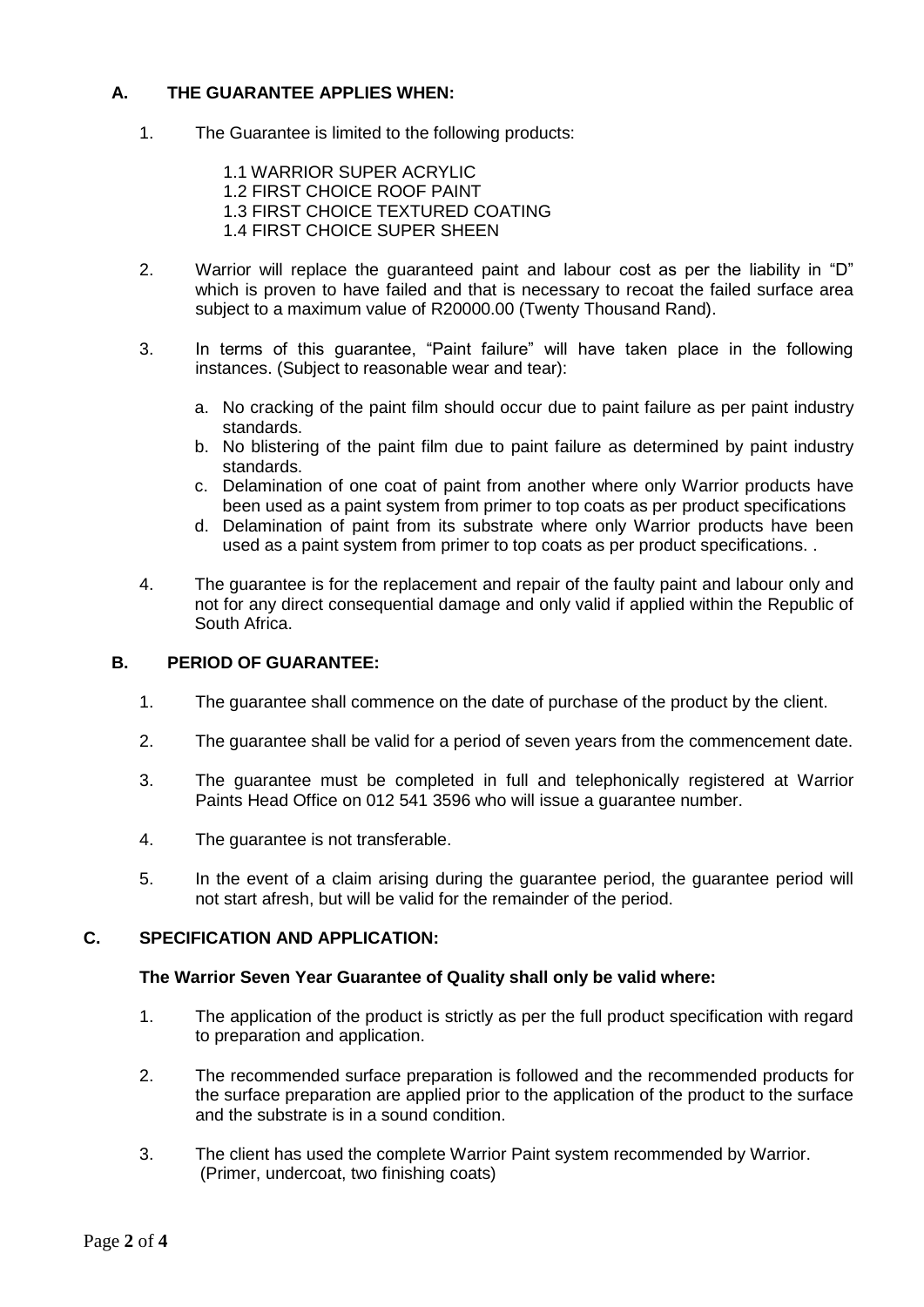- 4. The products are used as per the product specifications, for the intended surfaces and intended uses.
- 5. Product Specifications are available from all Warrior outlets and from Warrior Paints Head Office (Tel 012 5413596) Address (45 Frans Du Toit Street Rosslyn).

## **D. WARRIOR LIABILITY**

## **The Warrior liability shall diminish over the guarantee period as per the scale below:**

- 1. In the first 12 month period / full product replacement.
- 2. In the period month 13 to 36 / 75 % of the replacement cost.
- 3. In the period month 37 to month 60 / 50 % of the replacement cost.
- 4. In the period month 61 to month 84 / 25 % of the replacement cost.
- 5. The replacement cost shall be for the replacement of the product at the time of the claim as well as the labour cost at the pro-rata percentage above to repair the failed surface.

## **E. WARRIOR SHALL NOT BE LIABLE IN INSTANCES WHEN:**

- 1. Failure or damage to the coating as a result of causes for which Warrior has no control, (e.g. natural causes, fire, radiation, mechanical damage, acid rain, welding, moisture, explosion, acts of God, strikes, malicious damage, electrical fault, incorrect cleaning methods, pollution, incorrect use or any other reason which is not considered fair wear and tear).
- 2. Application onto a surface which, due to the shape of the surface, surface type and heavy trafficable areas, are not conducive to proper preparation or coating application, resulting in paint failure, (e.g. contact surfaces such as hand rails and staircases).
- 3. The paint has failed due to surface failure outside the control of the coating system, (e.g. failure and / or deterioration of plastered and metal surfaces).
- 4. Movement of the substrate caused by external forces and not as a result of the product.
- 5. Loss of profits, incidental costs or any other costs incurred as a result of the paint failure.
- 6. Previously coated surfaces where the previous or old paint is in poor condition and is powdering or has poor adhesion to the substrate or inter coat adhesion failure.

# **F. CLAIMS:**

- 1. All claims for replacement of product due to paint failure must be made within 2 weeks of the client discovering the failure.
- 2. The client must furnish Warrior Paints with the original guarantee completed in full together with proof of purchase.
- 3. The client must supply Warrior Paints with any information required to conduct an investigation.